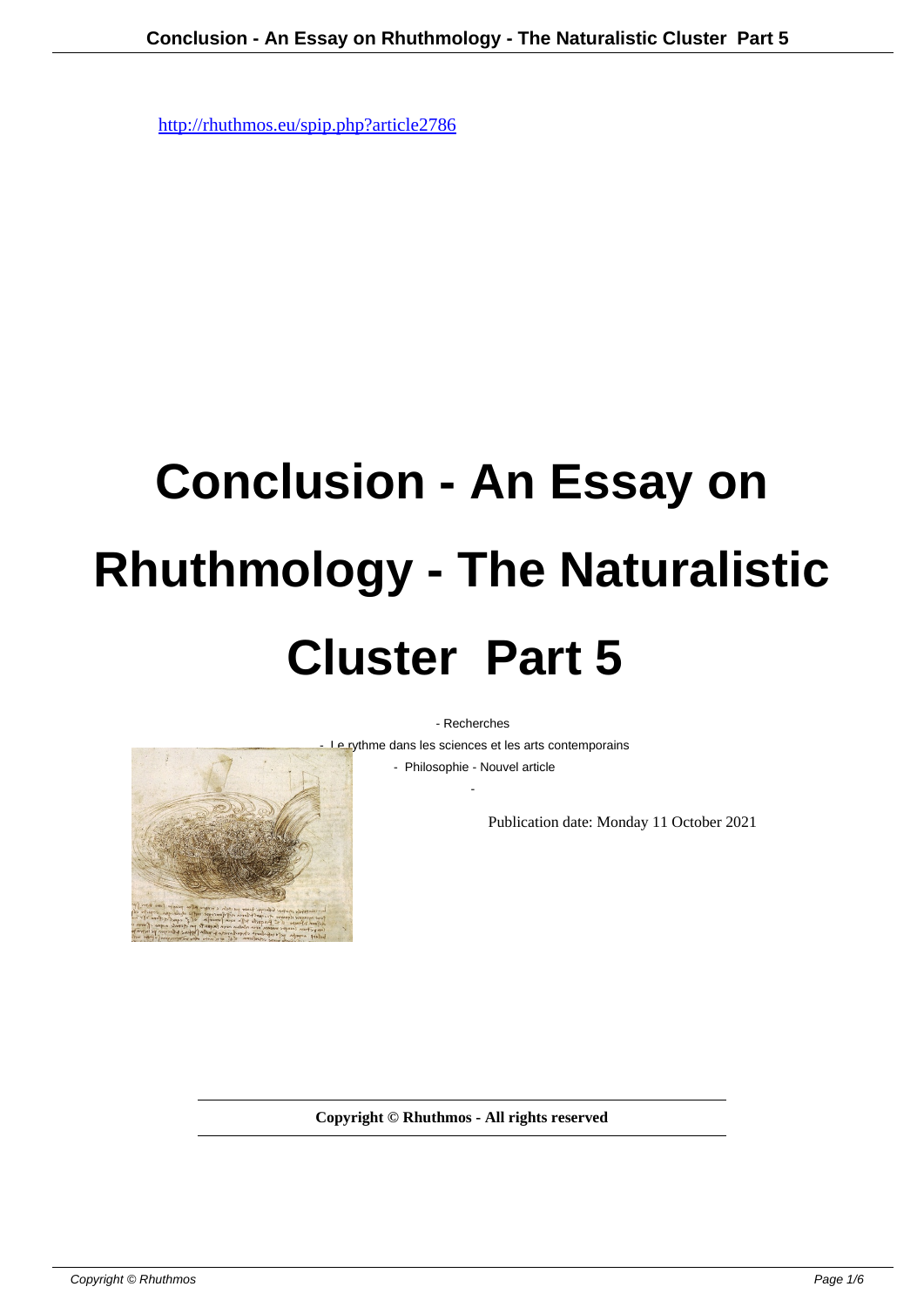## **[Insight](http://rhuthmos.eu/spip.php?article2787)s and Difficulties Concerning Literature and Art**

Both Serres and Morin and Deleuze & Guattari encountered profound difficulties in the treatment of literature and art. The hyperpragmatist framework they all shared had unfortunate consequences that, unsurprisingly, were similar to those encountered with language.

 5.1 Just like in Serres' paradoxical essay on Lucretius, literature and art were almost totally absent from Morin's point of view, who nevertheless intended to cover the whole range of modern scientific knowledge. Naturally, one could judge that Method was already, in itself, an extraordinary achievement which covered nothing less than physics, chemistry, astronomy, biology, ecodynamics, mathematics, cybernetics and the social sciences. And there is no doubt about it. But we cannot stop at the quantity of knowledge processed and articulated into a systematic whole and we must also take into account the presuppositions and the consequences of this systematization. In fact, a great number of disciplines comprising the humanities, the cultural studies, linguistics, poetics and art theory were lacking in Morin's naturalistic perspective or were treated rather superficially. And this could not but have embarrassing effects on the general "en-cyclo-pedic theory" he intended to propose. Like his predecessor, Morin not only ignored the innovative practices and theories introduced from the mid-19th century by writers, artists and theoreticians such as Baudelaire, Hopkins, or Mallarmé (see Vol. 2, Chap. 8), but he also paid no attention to the more recent linguistics and poetics developed by Benveniste and Meschonnic.

 5.2 As for Deleuze and Guattari we saw that, by contrast, they were fully aware of the importance of literary and artistic issues, and were even capable of developing remarkable arguments which sometimes led them very close to the Aristotelian poetic side of the rhythmic constellation.

5.2.1 Chapter 4, for example, provided a series of noticeable insights concerning the concept of "poetic rhythm."

 5.2.1.1 We remember that while discussing the "postulate" of structural linguistics which affirmed that "languages" are "homogeneous systems" composed of "constants or universals," Deleuze and Guattari opportunely cited Kafka, Beckett, Gherasim Luca, Jean-Luc Godard. Each of them, they noted, gave the German or the French language a whole new look or better yet, a whole new sound. Each had "his own procedure of variation, his own widened chromaticism, his own mad production of speeds and intervals," in other words, his own manner of making his own language flow. Each author invented his "own language - sa propre langue," and made it "a pure continuum of values and intensities." "All elements of language" were placed "in a state of continuous variation, for example, the impact of tone on phonemes, accent on morphemes, or intonation on syntax."

 5.2.1.2 Language thus seemed to become "secret" or private but it actually remained open to ever new uses, performances and interpretations. Deleuze and Guattari did not emphasize this aspect but it was implied by their next argument. In the following section devoted to a discussion of the fourth "postulate," according to which "language can be scientifically studied only under the conditions of a standard or major language," they added that literature was basically about making one's language become "minor," precisely by placing it "in a state of continuous variation" and by "stretching tensors through it." It was like becoming a "foreigner" in one's own tongue. But, this becoming secret and foreign was obviously shareable or, better still, literature drew its very strength of propagation from its power of estrangement.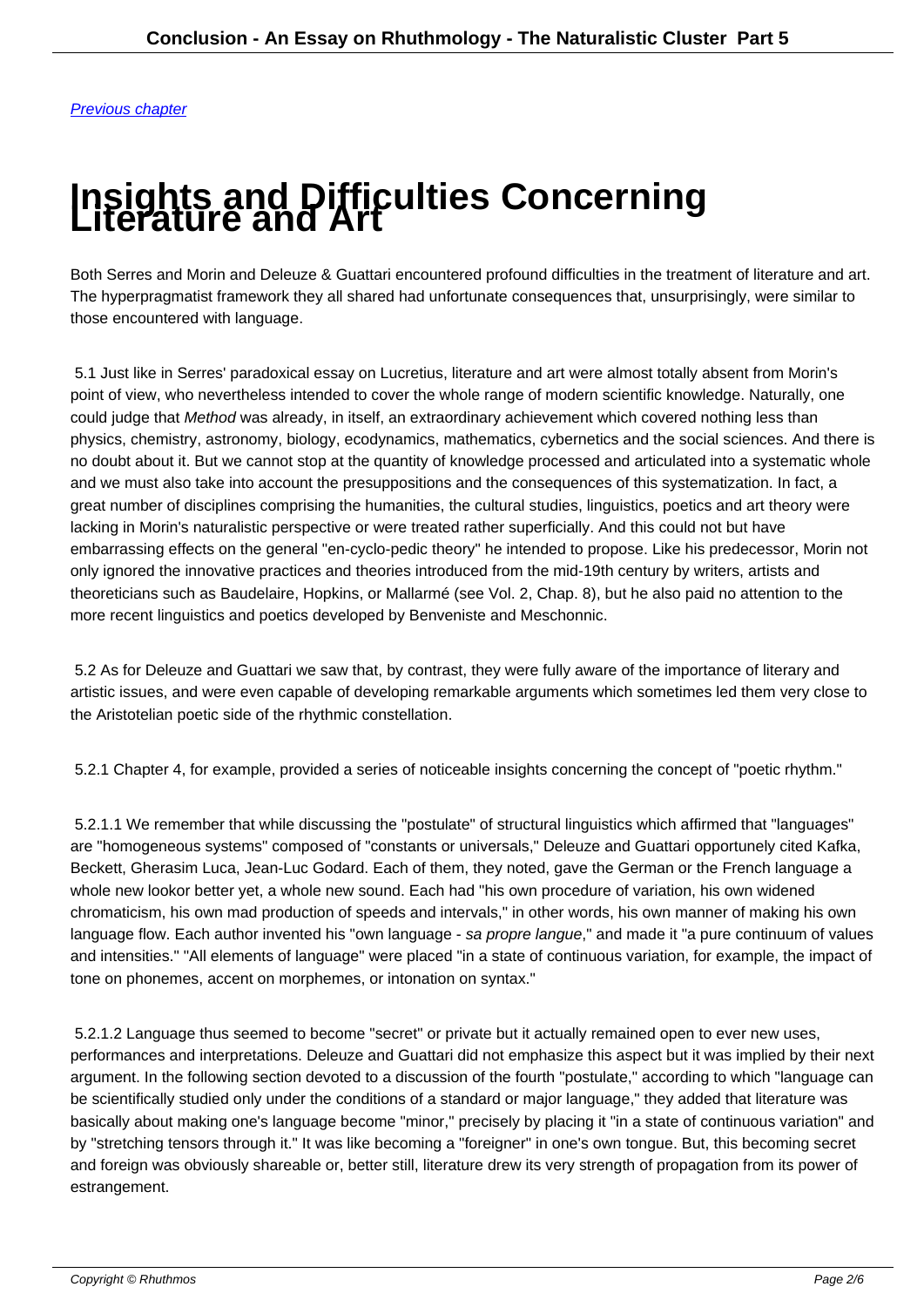5.2.1.3 Consequently, there was no such thing as a set of linguistic constants which one varied, as in structuralism, or a set of linguistic norms from which each figure of style would be a deviation, as in rhetoric. On the contrary, each discourse set up a networks of tensions which occurred through "tensors" like "atypical" or "agrammatical" expressions, or more simply a repetitive use of a conjunction. Deleuze and Guattari emphasized that this tensive and creative power was not limited to "poets, children, and lunatics." It was actually the normal form of language activity, even in the most ordinary speech. Therefore, performing a discourse what Deleuze and Guattari called an "assemblage of enunciations" was not simply using the tongue (la langue) in a more or less distorted way. It was not a violation or even a deformation of the language norm. It entailed "a come-and-go between different types of variables," which "effectuate[d] the machine in unison, in the sum of their relations." In short, it involved a series of tensions, speeds, specific values rendering a discourse entirely specific to one author while remaining entirely shareable by an open-ended series of readers in the future and in other social groups.

 5.2.2 In the same vein, Chapter 11, which was devoted to the "refrain" and the constitution of "territory," compared literature with architecture and introduced the remarkable notion of "complex rhythmic personage or character" bringing "consistency" to heterogeneous fluid entities. This was a brief but remarkable insight into one of the most important rhythmological issues.

 5.2.3 Although sometimes in a somewhat obscure way, these analyses rightly pointed to phenomena that had been observed by many writers and a few theoreticians. In literature, but it is also partly true in ordinary situation of speech, the language is used, or better still, made flowing, each time in a new way. Each writer, each speaker, invents his or her "own language" by giving it new *rhuthmoi*, new "values and intensities." His or her language may thus seem to become private but in fact remains open to re-actualization, allowing intercommunication and interaction.

 5.2.3.1 Benveniste, in an interview dated 1968 in which he commented on Chomsky's generative linguistics, had indeed underlined the fact that, contrarily to Chomsky's claim, "all men invent their own tongue *[leur propre langue]* at the moment and each one in a distinctive way, and each time in a new way." This fundamentally regenerative process concerns sentences, as well as words, down to the most banal locution as "hello!" Against all structuralist views, Benveniste insisted that, in real pragmatic situation of communication, it is "no longer the constituent elements that count" but "the complete organization of the whole, the original arrangement."

5.2.3.2 Meschonnic, for his part, documented similar phenomena, this time at the text level, in Écrire Hugo, Pour la poétique IV and in Critique Of Rhythm: Historical Anthropology of Language published respectively in 1977 and in 1982. To oppose any temptation to separate between linguistics and poetics, Meschonnic first argued against Austin, who considered poetry as "a parasitic use" of ordinary language, insisting for his part on the continuity between ordinary and poetic language. Having secured this relation, Meschonnic described how each author "re-produces" the language - la langue in which he or she writes in a way that is entirely specific to him or her, while still being fully sharable. Just as Deleuze and Guattari, who explained this rather surprising effect by the use of "tensors," which escape linguistic categories, establish "pragmatic values essential to assemblages of enunciation," and "effectuate the machine [of the language] in unison, in the sum of their relations [toutes à la fois [...] d'après l'ensemble de leurs rapports]," Meschonnic described it as a particular form of "enunciation" which produces "values specific to one discourse and only one" through the global organization of its "prosodic and rhythmic system." (see Vol. 6)

 5.2.4 At the end of Chapter 11, Deleuze and Guattari presented an enlightening theory regarding the history of modern art which draw attention to both the growing interest of artists and writers in rhythm and their shift over the course of the 19th century from *metrics* to *rhuthmics*. Although most of the examples provided on this occasion were drawn from the visual arts and music, this reconstruction provided a historical framework that accounted fairly well for the many attempts since the end of the 18th century to develop a non-metric conception of rhythm (for a detailed analysis of this shift, see Vol. 2, Part. 2 and 4).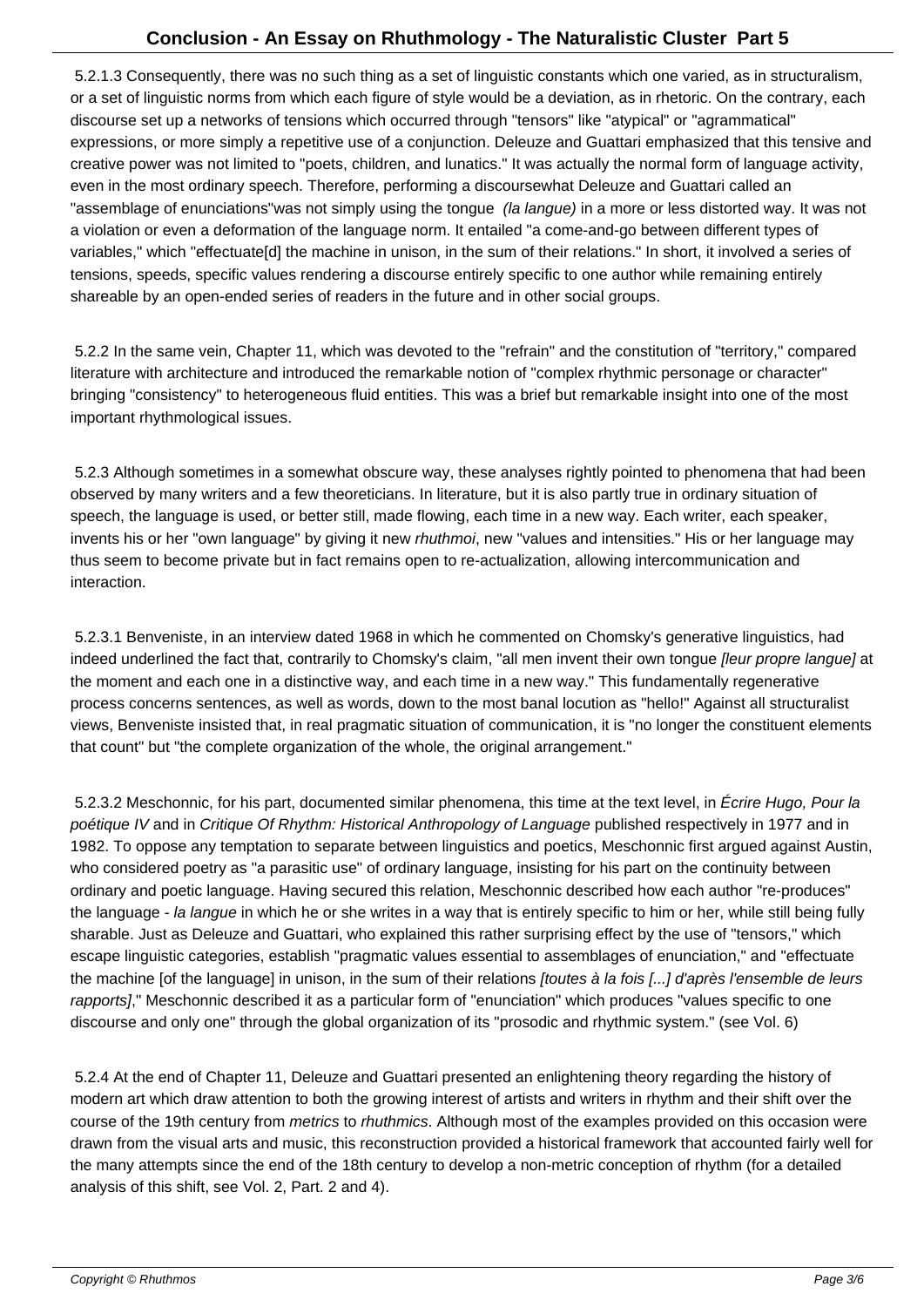5.2.4.1 By contrast with the Classical period, "Romanticism" had been, they claimed, the period of "territorialization" of art. Instead of seeking "de jure universality" and of building "metric milieus," artists "territorialized themselves" and built "territorial assemblages" based on "rhythmic characters" and "melodic landscapes." Artists no longer attempted to tame Chaos by enveloping it in solid and well-measured forms, but, on the contrary, to gather what Deleuze and Guattari called "the forces of the Earth" that is to say, although this remained unclear, both the most fundamental forces of the Naturing Nature and those of the Globe as now deeply "territorialized" and to find in them a deeper "ground or foundation." This new perspective explained why art now simultaneously involved the production of what they called a "melodic territorial refrain" and an unquenchable nostalgia for the "primal refrain," the "rhythmic refrain of the Earth." The unreachable virtuality of the "eternal breathing of the Earth," here more clearly the Natura Naturans , explained why artists "experience[d] the territory" as "necessarily lost" and themselves as "an exile, a voyager."

5.2.4.2 Art now addressed a world that was not any longer chaotic but fundamentally rhuthmic. Consequently, the question of form shifted from metrics to rhuthmics. Artistic material and artistic form were both conceived as "in development" or "moving." Since there were no longer "milieus" and "substances" to be ordered or metrified, nor definite "codes" or "forms" usable for this purpose, artistic matter transformed into a "moving matter in a continuous variation," while artistic form became a "form in continuous development." The recognition and promotion of the rhuthmic nature of the world and of art led artists to seek to compensate for the loss of their ordering power by developing "great forms," such as the literary cycles or pictorial series by Balzac, Monet or Proust, which would provide large frames to the magmatic materials they had now to deal with.

 5.2.4.3 The "modern age"starting from the end of the 19th centurywas the third stage in Deleuze and Guattari's grand history of art. Instead of aiming at dominating and metrifying "Chaos," instead of riding "the forces of the Earth" and gathering "territories" through forms in continuous development, artistic modernity aimed at capturing and harnessing "the forces of the Cosmos." The latter was the whole universe as it was now diversified by physics but also the whole world as it was unified by industrial development, capitalism and imperialism as well as by the nuclear danger of total destruction they did not know yet about globalization but they certainly would have recognized it as a new and powerful element in what they called the "age of the cosmic."

5.2.4.4 While Romanticism had introduced the idea of a fundamentally rhuthmic world but had tried nonetheless to encompass it through large flowing forms, Modernity as Foucault and Meschonnic, Deleuze and Guattari explicitly rejected Lyotard's idea of a postmodernity took over the postulate of a rhuthmic world but dramatically changed its response to its challenge. Since this world was now entirely molecularized and flowing, modern art proposed to build only local and limited apparatuses capable of "harnessing Cosmic forces." The artistic problem was no longer a question of finding how to begin organizing or "re-creating" the world as in Classicism, or how to find its deepest base in the Earth and "re-founding it" in order to produce local or larger "territorialized assemblages" as in Romanticism. It now became "how to consolidate the material, make it consistent, so that it [could] harness unthinkable, invisible, nonsonorous forces." Art consisted both in dealing with "deterritorialized" and "molecularized" matter and in installing pockets of "consistency or consolidation" capable of harnessing "cosmic forces."

 5.2.4.5 These historical conditions explained a novel interest in the ways of giving a specific "consistency" to the "fuzzy aggregates" of molecularized matter they had to work with. The idea emerged that it necessitated both an internal "densification" but also, paradoxically, a greater "discernability" of the elements composing them. In other words, each work had to convert fuzziness into consistency by setting up a network of inner tensions which would make its elements solidary but discernible. Densification necessitated internal intensification.

 5.2.4.6 This new type of art naturally had ethical and political correlates. The artists discarded the solitary romantic figures and relinquished both the forces of the Earth and those of the Peoples based on territory. Indeed, the Earth had been entirely deterritorialized by physics as much as by imperialism, while the Peoples had been deeply massified or molecularized by capitalism, mass media and mass organizations. The artistic challenge was therefore to stir up or help create "a people yet to come" by transforming the existing Peoples, deeply massified and controlled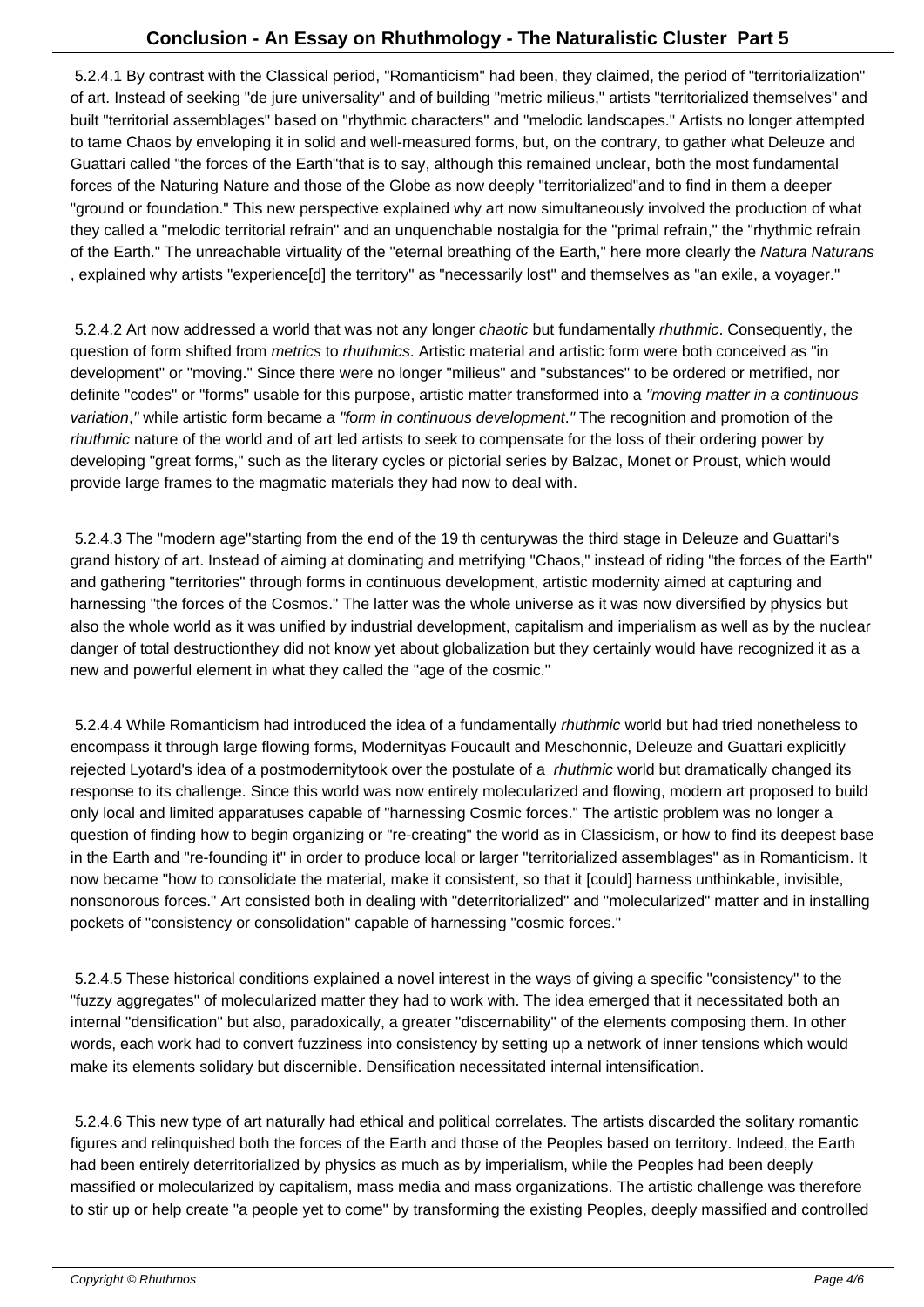by "mass media, monitoring procedures, computers, space weapons," into other kinds of "molecular populations." In the future, Earth and People would no longer be massified and organized in a hierarchical cosmos, but would become, on the contrary, "the vectors of a cosmos that carries them off." As a sort of subconscious homage to Barthes's idiorrhythmy and Morin's "homeorrhesis," Deleuze and Guattari then imagined that Earth and People would flow freely at their own rhythm and that the cosmos itself, so to speak, would become art. The idiorrhythmy would be extended from the small group of friends considered by Barthes to the whole humankind.

 5.2.4.7 At the end of the chapter, because this three-stage narrative could be understood as a concession to Hegel or Comte, or as a declaration of allegiance to evolutionism, or even to a Foucault-style series of "structures separated by signifying breaks," Deleuze and Guattari deconstructed their own narrative and turned it finally into a simple typology. All "ages," they noted, actually contained all three types of "machines," yet in different proportions. In other words, when they claimed that artists in the Classical age sought "de jure universality" and constructed "metric milieus" to tame Chaos, that those of the 19th century aimed to encompass the "fluid matter" both in "territorialized assemblages" and in "large cycles," or that those of the 20th century looked for ways to give a specific "consistency or consolidation" to the "fuzzy aggregates of molecularized matter," we should understand that all three tasks have been actually at work in the three eras. Although Deleuze and Guattari did not elaborate further on this particular point, this remark opened onto a general theory of literary and artistic rhythms which could be used to reread ancient texts and not only the more modern ones. In all epochs, art and literature are liable of a metric and formal analysis, of an analysis of the organization in small or larger "territorialized" assemblages, and of an analysis of the means to establish both internal "densification" and greater "discernability" of the molecular elements composing each assemblage. As a matter of fact, if we are not mistaken, such a broad theory of rhythm was exactly what Meschonnic was trying, in the same years, to lay the groundwork for.

 5.3 All these theoretical suggestions thus constituted significant contributions to the theory of rhythm in literature or more generally in art. However, we found that Deleuze and Guattari's approach of literature was, otherwise, most often severely limited in a way that made it close to those of Serres and Morin.

 5.3.1 As a matter of fact, except in the few pages we have just discussed, the treatment of literature in A Thousand Plateaus was generally quite disappointing. Chapter 8, the only chapter entirely devoted to literature, was symptomatically titled "1874: Three Novellas, or "What Happened?" It presented a series of analyses that remained mostly at the level of statements and narratives, without ever evoking enunciation, sound or rhythm. It entirely bypassed the "rhythmic personage" and the "network of tensions" which were supposed to transform the language into a "minor" or a "foreign" language. Whether in the "novella," in the "tale," or in the "novel," literature was always about telling stories. Consequently, literary texts were only used as documents describing social and individual transformations which, unsurprisingly, were in perfect tune with Deleuze and Guattari's own political and ethical theory. In these pages, literature was never considered for itself but as a sheer illustration of exterior dynamics.

 5.3.2 Most of the time, they systematically rejected the testimony of writers about their own work on the ground of their supposed naiveté. Instead of taking into account the conclusions drawn from their practice of language, they accused them of believing in illusions such as substantial subject or instrumental language. Strikingly, Goethe's, Balzac's and Proust's theoretical contributions were hastily put aside. Even Nietzsche was stripped of his philological training as well as his long-standing interest in the activity and rhythm of language, and his writings mistakenly presented as entirely foreign to those of Goethe. (for an alternative view, see Vol. 2, Chap. 9)

 5.3.3 In addition to that, they totally ignored the ongoing research on poetics, which was nevertheless available in their time. Quite surprisingly since he taught at the same university as Deleuze, but also quite expectedly considering his direct link with Benveniste, they entirely missed Meschonnic's theory of literature which provided both an elaborate theory of the rhythm of language and a ground-breaking theory of subjectivity.